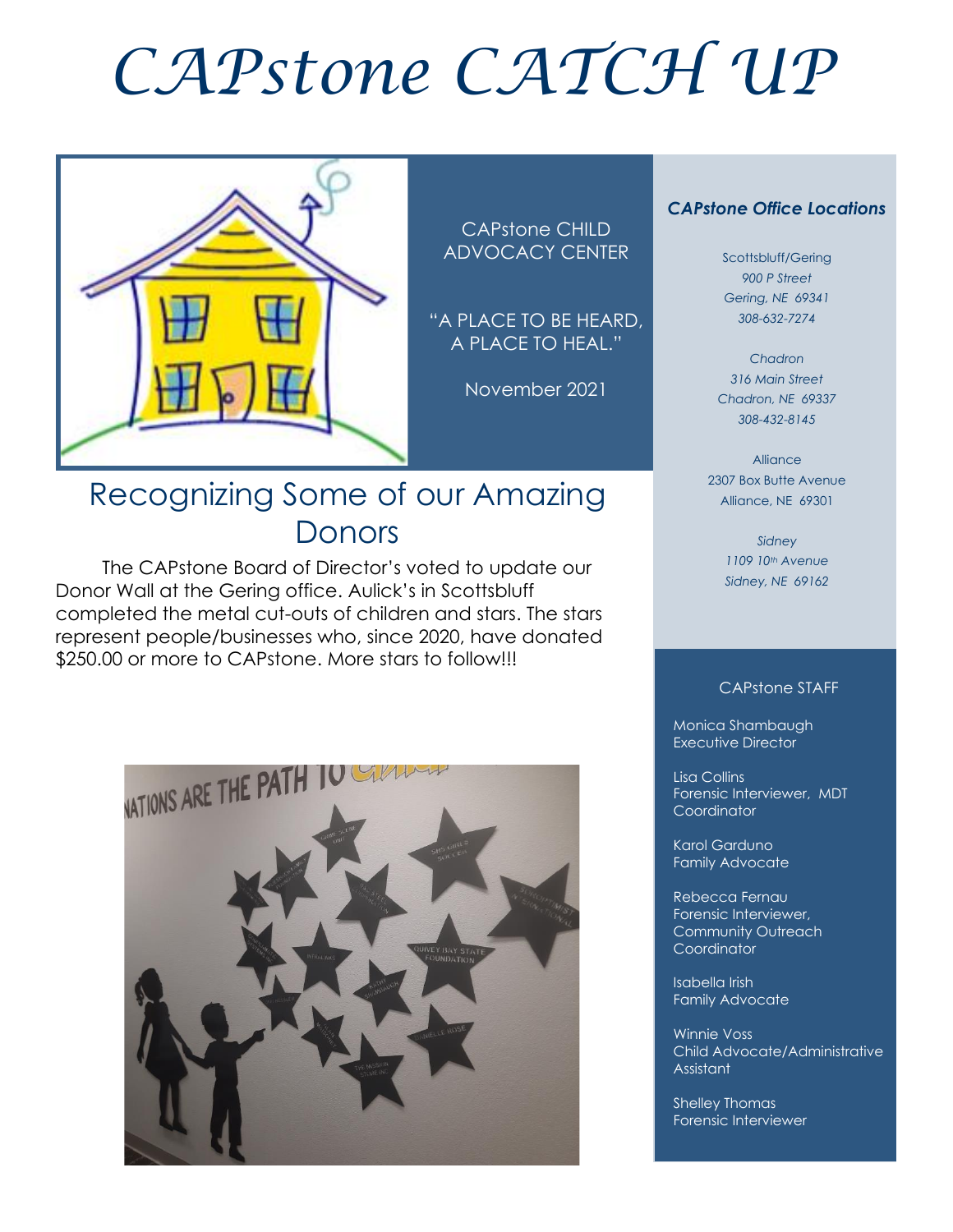#### **CAPstone Donors are Superhero's**



**CAPstone WISH LIST**

**For the Children** New Beanie Babies/stuffed animals New Blankets New Backpacks **Journals** McDonalds/Runza gift cards

**For the Facility** Gift cards to Walmart/Target Individually wrapped snacks/juices



#### RECENT DONATIONS

Kylie Kindred **Journals** Nichelle Paz Framed Painting Rene Newton Quilts Intralinks, Inc Computer work Good Coin Foundation Target Circle \$1,567.63

November is National Adoption Month

National Adoption Day is a collective effort to raise awareness of the more than 120,000 children waiting to be adopted from foster care in the United States. A coalition of national partners — the Dave Thomas Foundation for Adoption, Congressional Coalition on Adoption Institute, Alliance for Children's Rights and Children's Action Network — founded National Adoption Day.

On November 18, 2000, the coalition and the Freddie Mac Foundation encouraged nine cities to open their courts on or around the Saturday before Thanksgiving to finalize and celebrate adoptions from foster care.

The first National Adoption Day was inspired by the innovative efforts of Michael Nash, a former presiding judge of Los Angeles County's Juvenile Court. He opened the court on Saturdays, engaged the volunteer efforts of court personnel and finalized adoptions to reduce the backlog of one of the busiest courts in the nation.

Policymakers, practitioners and advocates have collaborated to plan these annual events in 400 cities across the United States.

To date, the dreams of more than 75,000 children in foster care have come true as part of National Adoption Day events.

CAPstone BOARD OF DIRECTORS 2021

SHARON WALKER Retired Social Worker

GEORGE **SCHLOTHAUER** Bridgeport Schools

KAYLA IMUS City of Scottsbluff

LAURA BURGESS SBCO Attorney's office

> KATHERINE BATT DHH<sub>S</sub>

RACHEL DELLE Scottsbluff Schools

JANE FLIESBACH Fliesbach Foundation

ADAM FRERICHS Cheyenne County Sheriff's **Office** 

PAMELA BARKER Gering Public Schools

> SARA GRANT CSC

TINA JAMES CS Precision

MELISSA VAN GALDER Guardian Belle's

VICKY MORENO SBCO Attorney's office

> Amanda Bosse RWMC

BETH RUZICKA RWMC

> JEFF PECK **Intralinks**

KATHY STOKEY Retired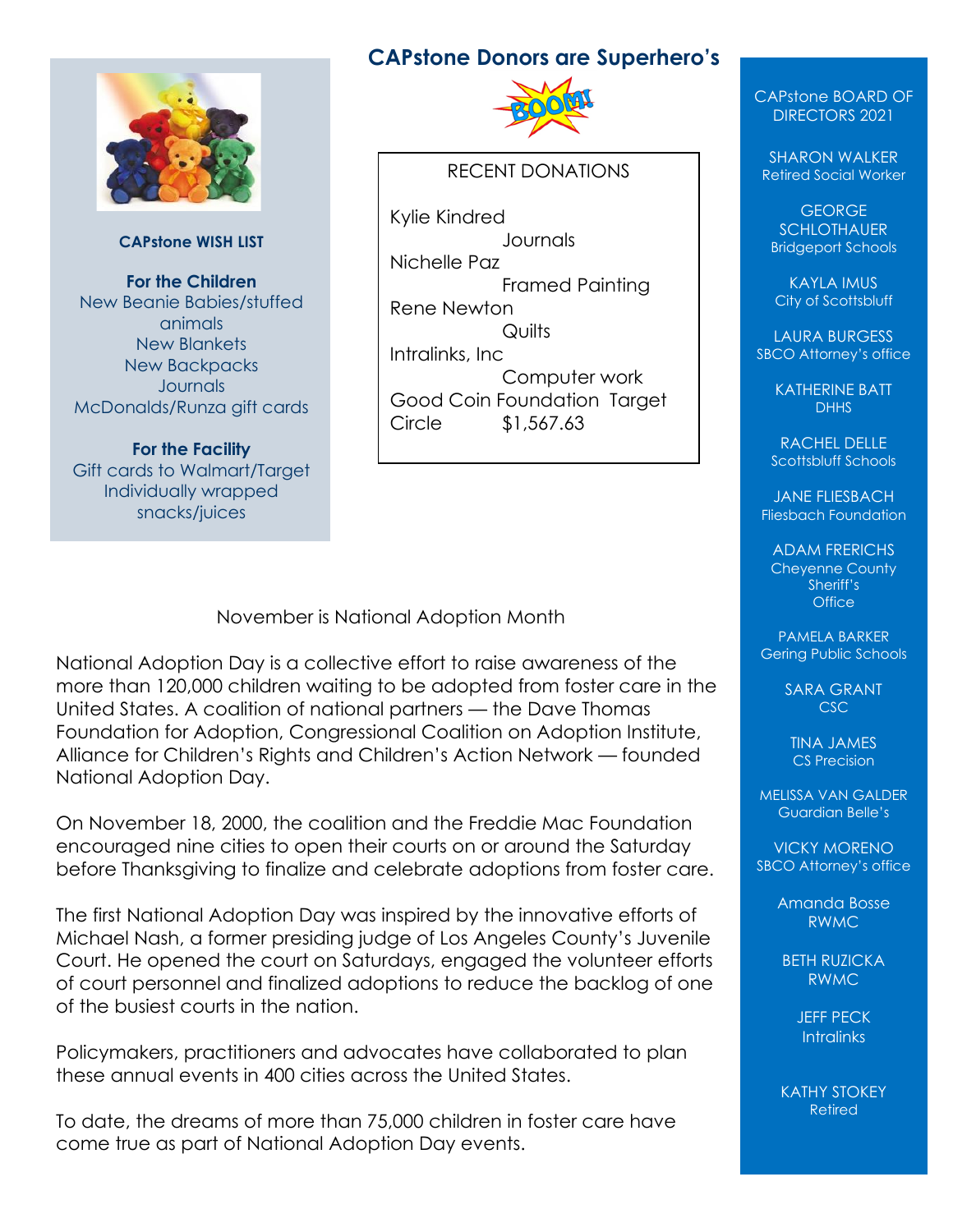*[www.capstonenebraska.com](http://www.capstonenebraska.com/)*

#### *Email*

*[director@capstonenebraska.com](mailto:director@capstonenebraska.com)*

#### *Facebook*

*[https://www.facebook.com/CAPst](https://www.facebook.com/CAPstone-Child-Advocacy-Center-310733285741/) [one-Child-Advocacy-Center-](https://www.facebook.com/CAPstone-Child-Advocacy-Center-310733285741/)[310733285741/](https://www.facebook.com/CAPstone-Child-Advocacy-Center-310733285741/)*

#### **To report child abuse/neglect**

**Nebraska child abuse/neglect hotline**

**1-800-652-1999 or call your local Law Enforcement agency.**

### *Website* **25 Random Acts of Kindness for the Season**



What better way to celebrate the season but to do a random act of kindness for others! The great thing is, it doesn't have to cost you money, it doesn't even have to take a lot of time, but it just might mean a whole lot for another person. We here at CAPstone will be striving for 25 random acts of kindness during the Month of December to celebrate 2021. Let us end the year showing one another support and caring and let's make this small part of our world a better place.

+Share your random acts of kindness and tag our Facebook page with the hashtag #25randomactsofkindness so that we can all enjoy what great things are being done.

+Share on our CAPstone Facebook by posting your ideas for different random acts of kindness. Look for the post on top that mentions 25 Random Acts of Kindness. Others might love one of your ideas and give it a try.



+Enjoy the fact that you probably made someone's day just a bit better.

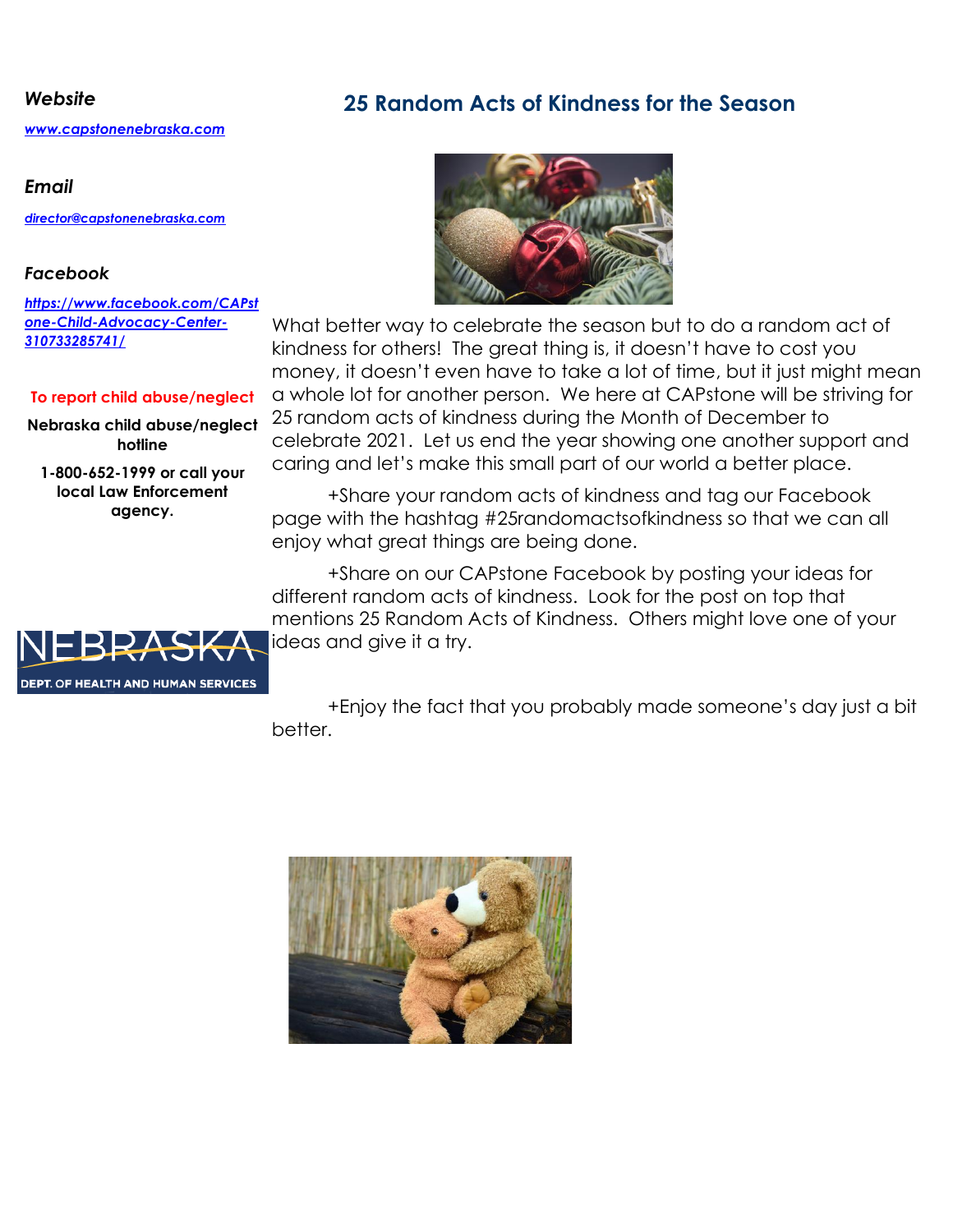#### ATTENTION ATTENTION READ ALL ABOUT IT

If there is something you would like to see in our newsletter or would like to add to our newsletter, such as a job opening or an event you are having, please let us know.

Email Rebecca at [outreach@capstonene](mailto:outreach@capstonenebraska.com) [braska.com](mailto:outreach@capstonenebraska.com) or call at 308-432-8145

## WE ARE HIRING

CAPstone Child Advocacy Center is offering an opportunity for caring and compassionate individuals to join a team that is committed to helping reduce traumaand promote healing by providing advocacy, education, and referral to community service as a Family Advocate. This position will work directly with victims and their families primarily in our Chadron and Alliance offices.

Minimum requirements: Bachelor's Degree in human service-related field. Qualified candidate must have two years of experience working with children and families where abuse is an identified issue. Previous experience in the criminal justice field, child welfare, or as a member of a multi-disciplinary team is preferred. This position may require some on call responsibilities in emergency situations. Weekend, evening, and holiday hours may be required. Interested candidates must possess a valid driver's license and proof of insurance. Must submit to a national criminal history background check and Central Registry check. This position does require travel, primarily in Nebraska.

If you have a passion for working with children and families while making a difference in the lives of others, submit letter of interest and resume to Monica Shambaugh at director@capstonenebraska.com. Applications will be taken until position is filled.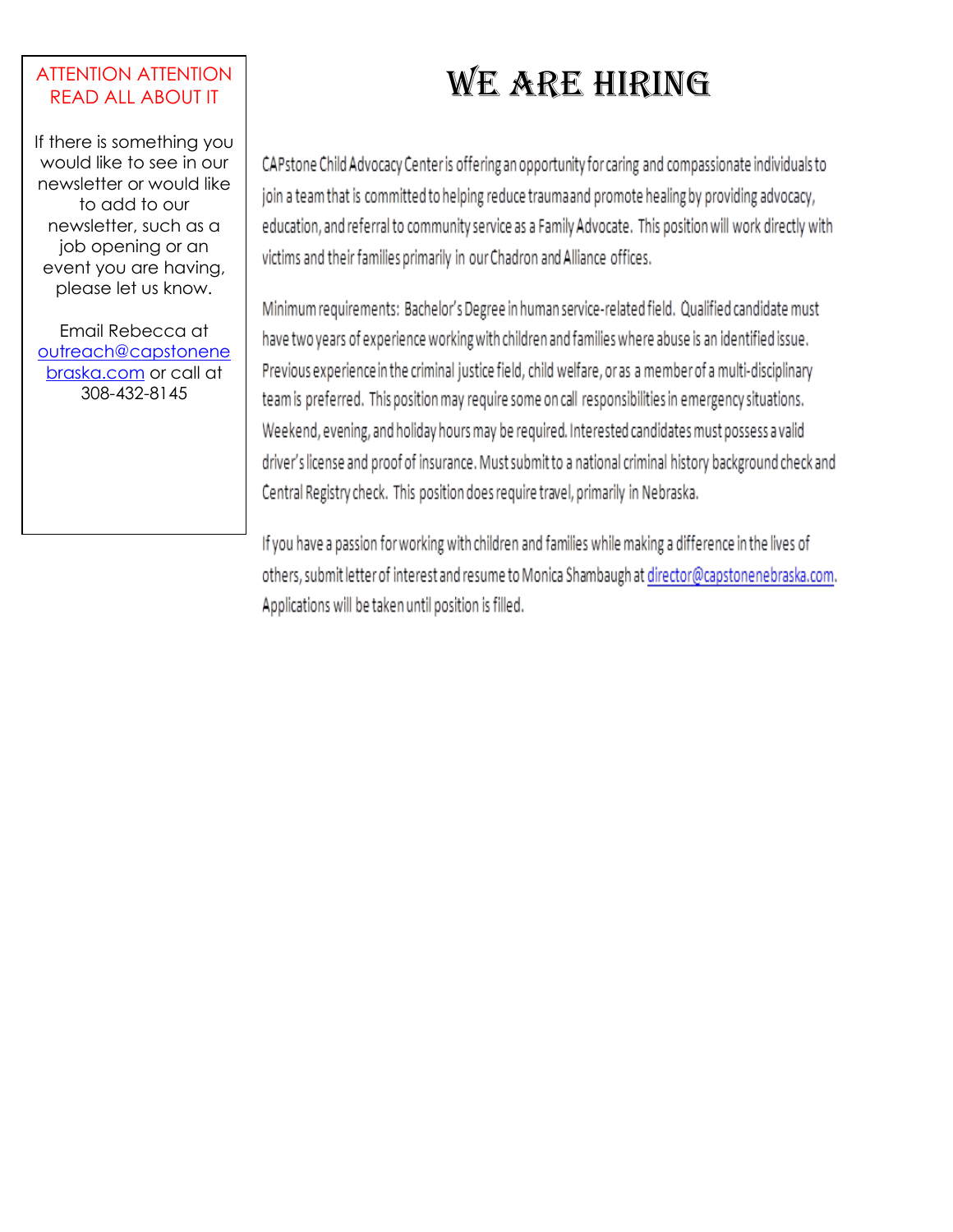# Connect the dots to stay healthy<br>at any age

Connect with your doctor if you have specific questions regarding your health.

> Once approved by your doctor, get at least 150 minutes of physical activity each week, plus two strength training exercises.

find opportunities to Safely bike, walk, or roll to destinations such as work, school, or other community locations.

Panhandle

Be extra safe by wearing your seatbelt, limiting alcohol, staying away from drugs, and excessive amounts of sun.

eat a balanced diet, limit the ultracaffeinated or sugar-sweetened beverages each day.

visit your doctor for an annual exam,

plus a dentist

visit twice a

year.

Find ways to reduce stress, such as meditation, yoga, visiting with a friend or family member.

> Reach out to a professional if you or a family member needs support with mental health, addictions, or other personal/family issues.